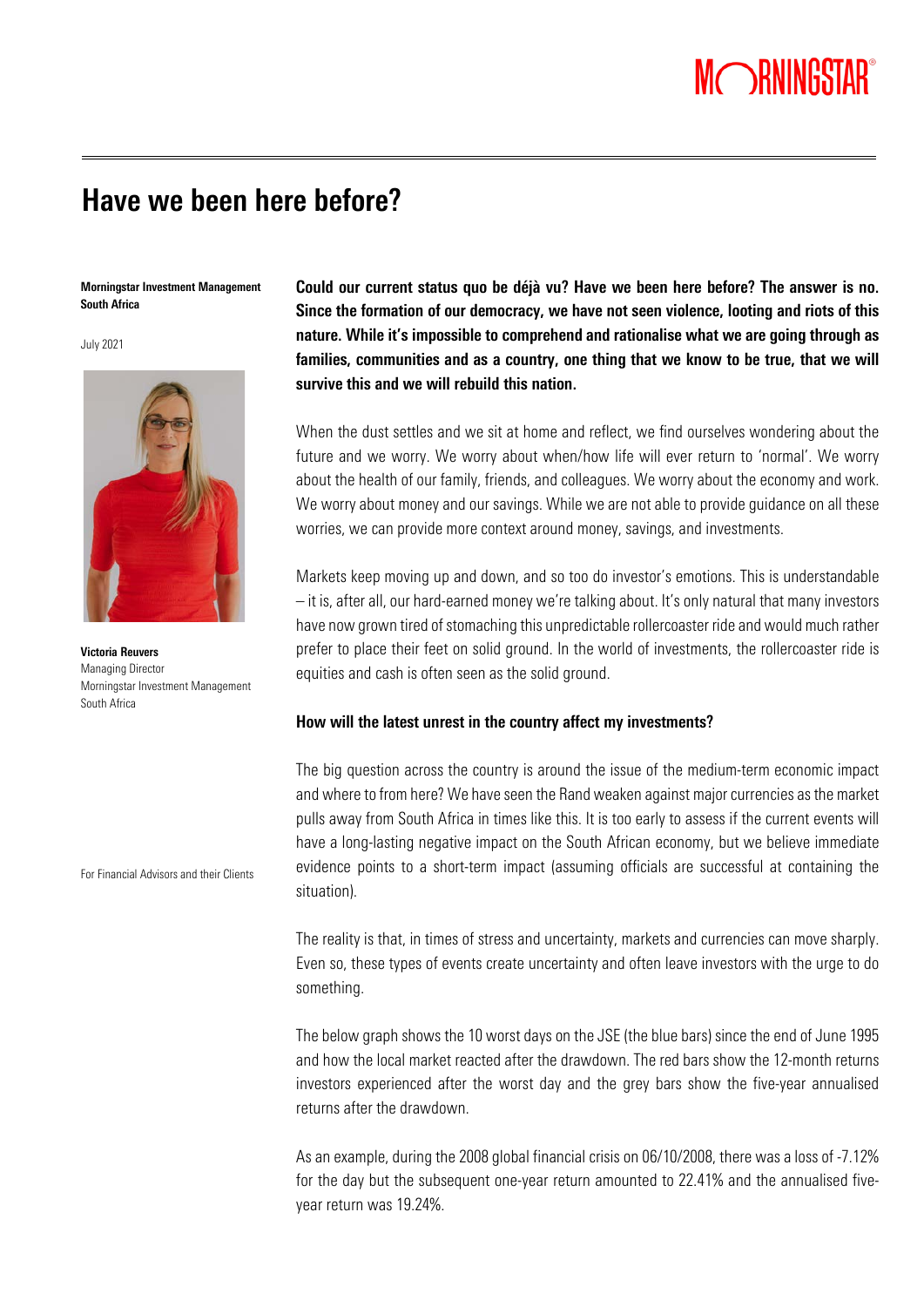

Source: Morningstar Direct, 2020. Past performance is not an indication of future performance.

Despite the current negativity and volatility, investors who are in Equities are advised to retain their exposure to this asset classes since this is likely an unplanned short-term phenomenon that should not detract from the long-term value of equities.

If the impact is short-term, price declines may produce buying opportunities. Warren Buffett, chairman and CEO of Berkshire Hathaway, said "you don't buy or sell a business based on today's headlines. If the market gives you a chance to buy something you like and you can buy it even cheaper, then it's your good luck."

# Current portfolio positioning

Current events and the possible volatility that might be experienced in the coming weeks, once again highlights the importance of effective portfolio management, asset class diversification and pricing in risk to protect capital.

Client portfolios managed by Morningstar Investment Management are well diversified between strategies and asset classes and we are confident in our current positioning. Your portfolios are well diversified against SA specific risks.

Morningstar is keeping a close eye on all the above and actively managing your money. Our investment team has built portfolios that we believe are designed to not only protect investor capital in tough periods but more importantly to provide long term growth of investor capital.

This means that short-term market moves and doom and gloom media headlines, rarely (if ever) rattle our cages and we focus our energy on areas where we can add value.

# What should investors do? Remain calm. Remember: time in the market is superior to timing the market.

At this stage, the best thing investors can do is to remain patient. Investing in the equity market is a long-term pursuit and is best used to reach long-term goals such as retirement. As the saying goes – a river cuts through a rock, not because of its power, but its persistence.

©2021 Morningstar. All Rights Reserved. The Morningstar name and logo are registered trademarks of Morningstar, Inc. This document includes proprietary materials of Morningstar. Reproduction, transcription, or other use, by any means, in whole or in part, without the prior written consent of Morningstar is prohibited. Morningstar Investment Management South Africa is a subsidiary of Morningstar, Inc. All data sourced from Morningstar Direct as at June 2021 unless stated otherwise

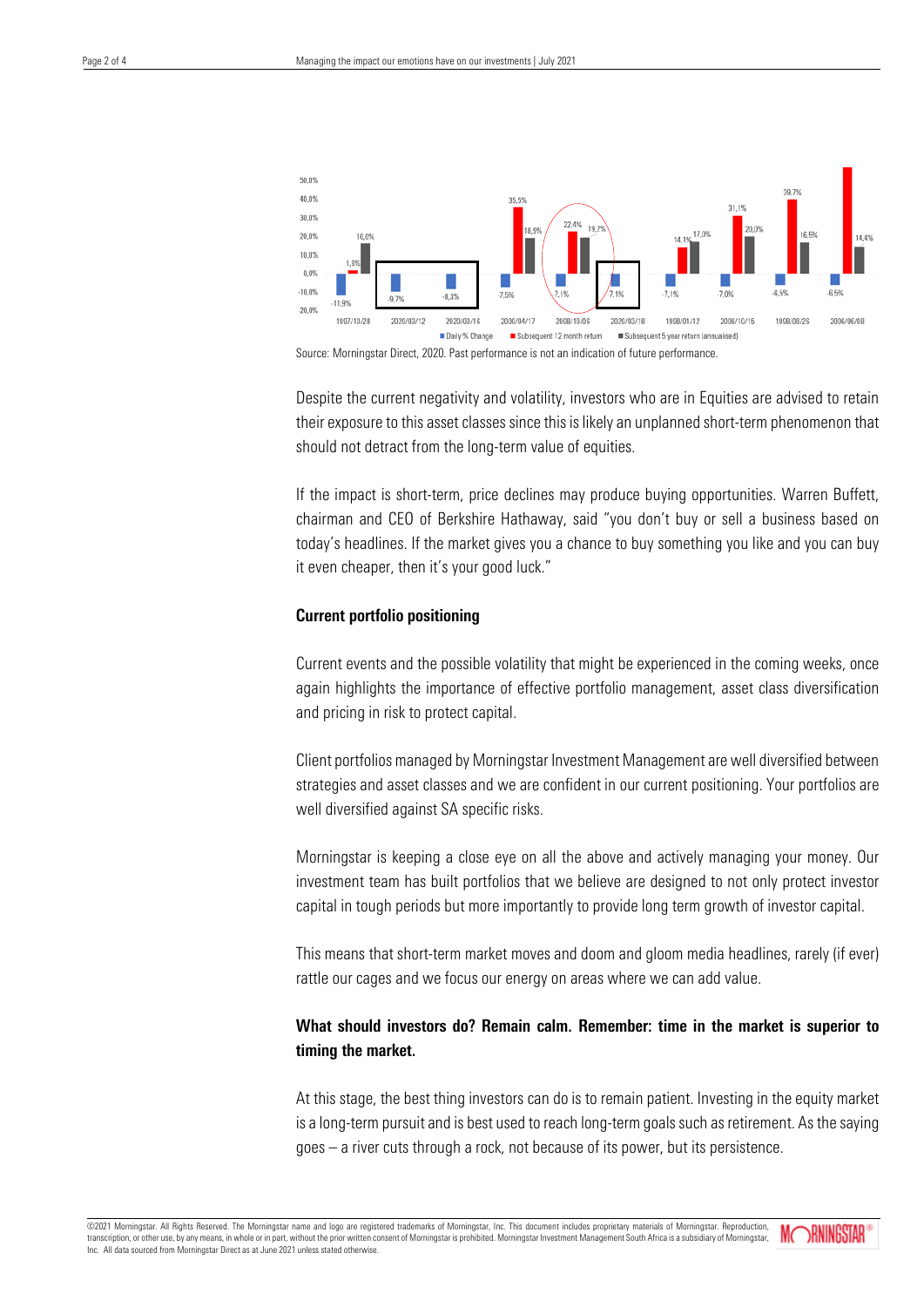While noise and speculation can act as an emotional rollercoaster, your goals are unlikely to have materially changed and, therefore, your plan shouldn't either. This is where we need to be balanced. A big part of wealth creation is avoiding the biggest mistakes and disinvesting into cash now is one of the most well-known actions to avoid.

While the consideration to grab the closest cash lifejacket, jump ship and move all your assets to cash is an understandable response to recession fears, it is unlikely to be in investors best interests.

## In closing

As investors, we too often redirect our attention away from the destination to the journey when faced with a lot of outside noise. Much like in other walks of life, we can lose focus, making us susceptible to capitulation or giving up at the moments when fortitude and resolve pay off most.

Patiently allocating to assets that will help you achieve your financial goals should remain key. So, if you catch yourself getting down about the state of our economy, lockdown or speculation around government policies or trying to predict what is next, always remember what is in your control and what is not.

The habit of investing is one of the best habits you have within your control. Doing nothing and staying the course is still a decision. It is often during these difficult times that we have the greatest opportunity to add value for our clients, acting rationally when others struggle to do so.

*Morningstar would like to send thoughts of strength and support to those who need it now* 

#### Risk Warnings

This commentary does not constitute investment, legal, tax or other advice and is supplied for information purposes only. Past performance is not a guide to future returns. The value of investments may go down as well as up and an investor may not get back the amount invested. Reference to any specific security is not a recommendation to buy or sell that security. The information, data, analyses, and opinions presented herein are provided as of the date written and are subject to change without notice. Every effort has been made to ensure the accuracy of the information provided, but Morningstar Investment Management South Africa (Pty) Ltd makes no warranty, express or implied regarding such information. The information presented herein will be deemed to be superseded by any subsequent versions of this commentary. Except as otherwise required by law, Morningstar Investment Management South Africa (Pty) Ltd shall not be responsible for any trading decisions, damages or losses resulting from, or related to, the information, data, analyses or opinions or their use.